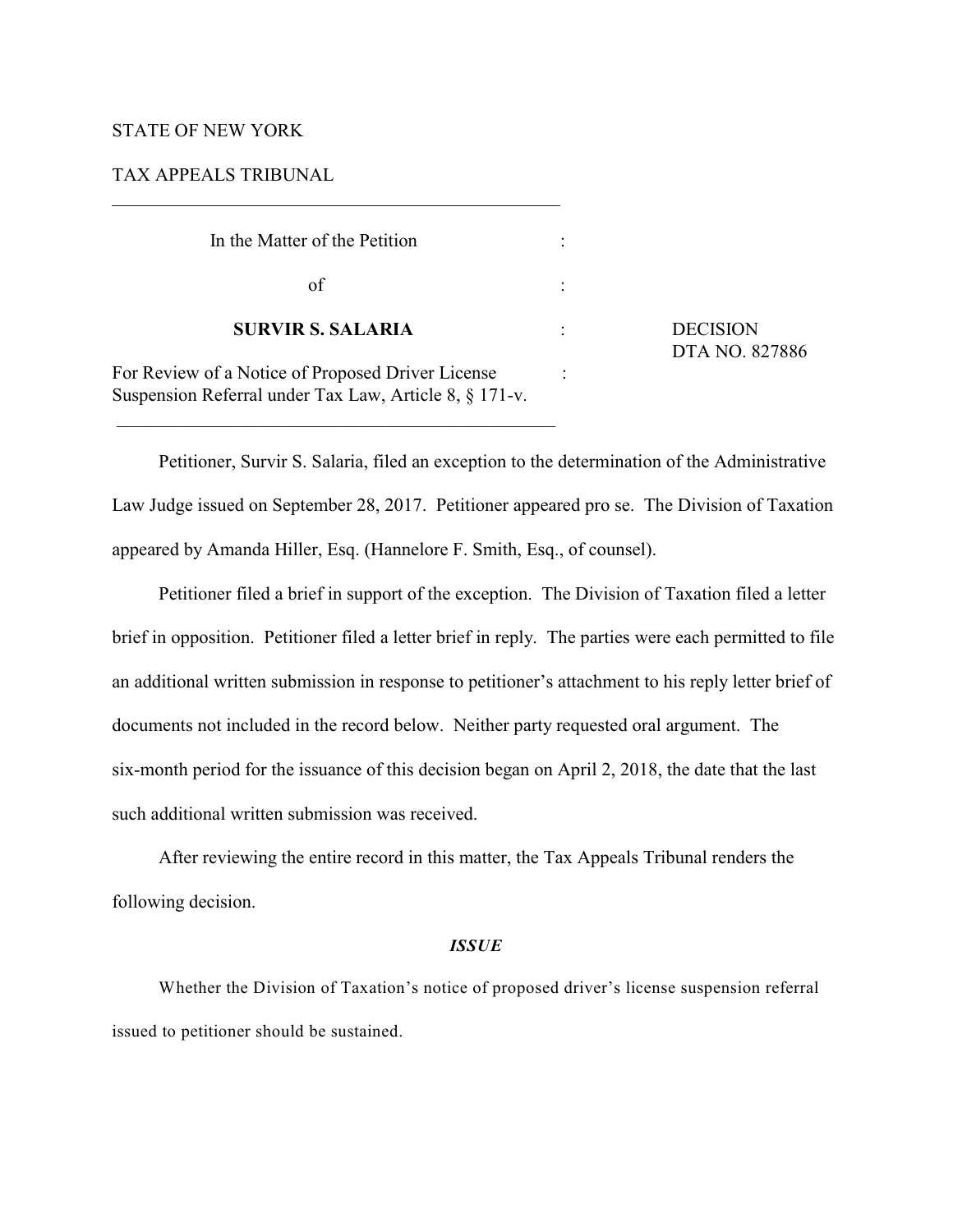### *FINDINGS OF FACT*

We find the facts as determined by the Administrative Law Judge, except that we have modified finding of fact 3 and we have added an additional finding of fact, numbered 9 herein. We have made these changes to more fully reflect the record. The Administrative Law Judge's findings of fact, the modified finding of fact, and the additional finding of fact appear below.

1. The Division of Taxation (Division) issued to petitioner, Survir S. Salaria, a notice of proposed driver's license suspension referral (suspension notice), dated August 27, 2015, which notified petitioner that new legislation allows New York State to suspend the driver's licenses of persons who have delinquent unpaid tax debts. The suspension notice informed petitioner of how to avoid such suspension, how to respond to the suspension notice, and what would ensue if he failed to take action. Attached to the suspension notice was a consolidated statement of tax liabilities listing petitioner's tax assessments subject to collection, as follows:

| <b>Assessment No.</b> | Tax period<br>ended | <b>Tax Amount</b><br><b>Assessed</b> | Interest<br>Assessed | <b>Penalty</b><br>Assessed | <b>Payments</b><br>and credits | <b>Current</b><br><b>Balance Due</b> |
|-----------------------|---------------------|--------------------------------------|----------------------|----------------------------|--------------------------------|--------------------------------------|
| L-041816771-7         | 12/31/12            | \$0.00                               | \$409.27             | \$8,005.08                 | \$10.48                        | \$8,403.87                           |
| L-041816770-8         | 3/31/13             | \$0.00                               | \$334.49             | \$6,533.65                 | \$0.00                         | \$6,868.14                           |
| L-041816769-8         | 6/30/13             | \$0.00                               | \$260.17             | \$5,081.93                 | \$0.00                         | \$5,342.10                           |
| <b>Total</b>          |                     |                                      |                      |                            |                                | \$20,614.11                          |

2. On October 12, 2016, following the issuance of a conciliation order, dated July 15,

2016, sustaining the suspension notice, petitioner filed a petition with the Division of Tax

Appeals. The petition alleges that:

"1. The Commissioner of Taxation  $&$  Finance has not replied to petitioner's letter dated September 18, 2015 in response to Notice of Proposed Drivers License Suspension Referral dated August 27, 2015 (copy attached) and letter dated October 3, 2015 (copy attached).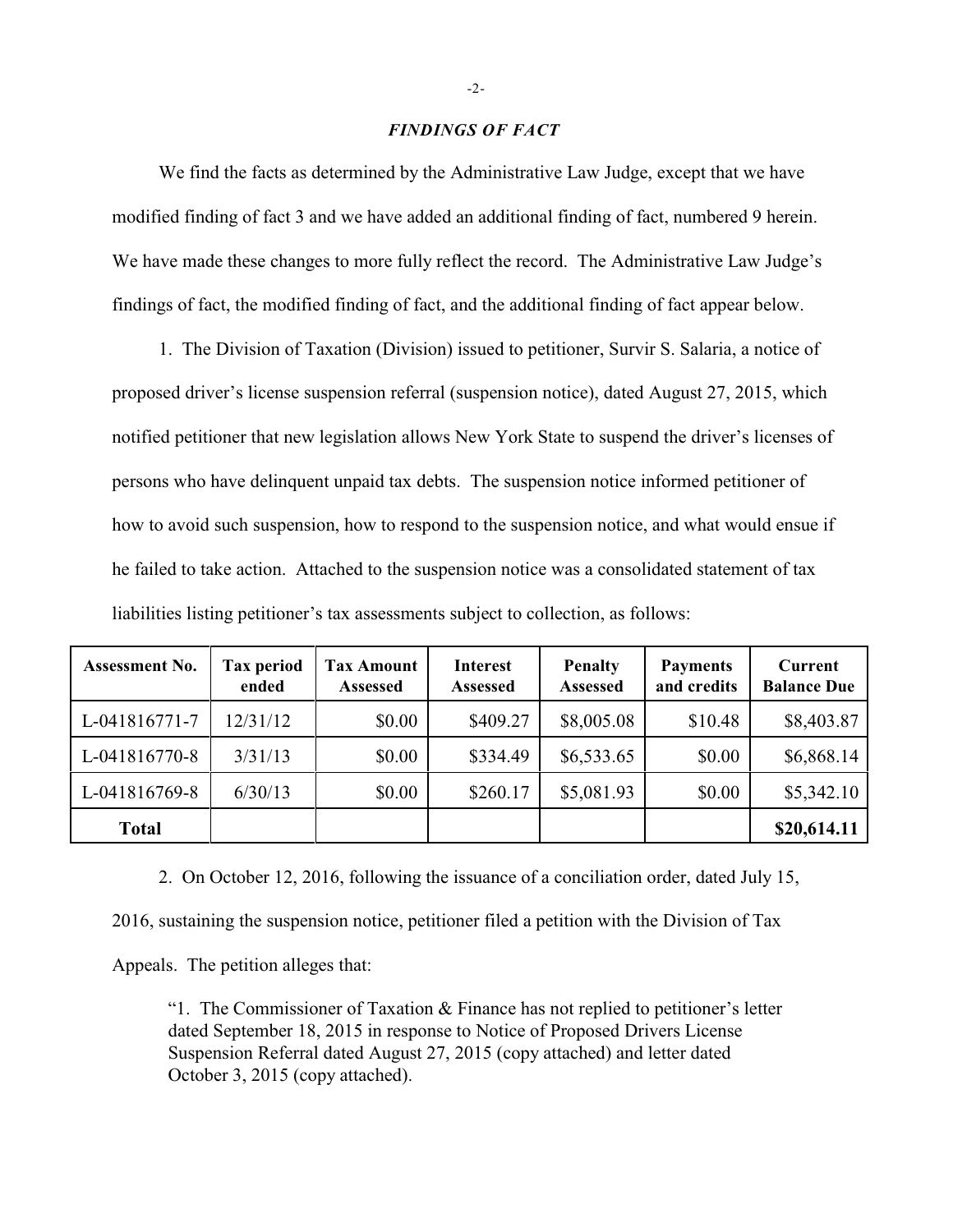2. There are 2 shareholders of Venus Pharmaceuticals International, Inc. with 50% stock ownership each. The Commissioner of Taxation and Finance is not being transparent regarding the reasoning of determination of personal liability.

3. As the case involves extraordinary circumstances, the Commissioner of Taxation and Finance has not consulted with New York State government, federal government and related government organizations, before reaching to the determination"

3. The Division filed its answer to the petition on December 7, 2016 and brought a motion to dismiss the petition or, in the alternative, for summary determination in its favor, on February 14, 2017. In response, petitioner filed a cross motion to dismiss the notice of proposed driver license suspension referral or, in the alternative, for summary determination in his favor. The Division submitted with its motion an affidavit, sworn to February 10, 2017, made by Ronald Catalano, who is employed as a Tax Compliance Manager 2 with the Division's Civil Enforcement Division (CED). Mr. Catalano's responsibilities and duties include overseeing the operations of the Training Unit of the CED's Operations Analysis and Support Bureau and working with the Office of Information Technology Services. His affidavit is based upon his personal knowledge of the facts in this matter and a review of the Division's official records, which are kept in the ordinary course of business. Mr. Catalano's affidavit details the steps undertaken by the Division in carrying out the license suspension program authorized by Tax Law § 171-v.

4. In his affidavit, Mr. Catalano describes the Division's process for selection of candidates who could be sent notices of proposed driver license suspension pursuant to Tax Law § 171-v. The initial search criteria includes that 1) the taxpayer have an outstanding balance of tax, penalty and interest in excess of \$10,000.00; 2) all assessments currently involved in formal or informal protest, or bankruptcy be eliminated; 3) there must be less than 20 years from the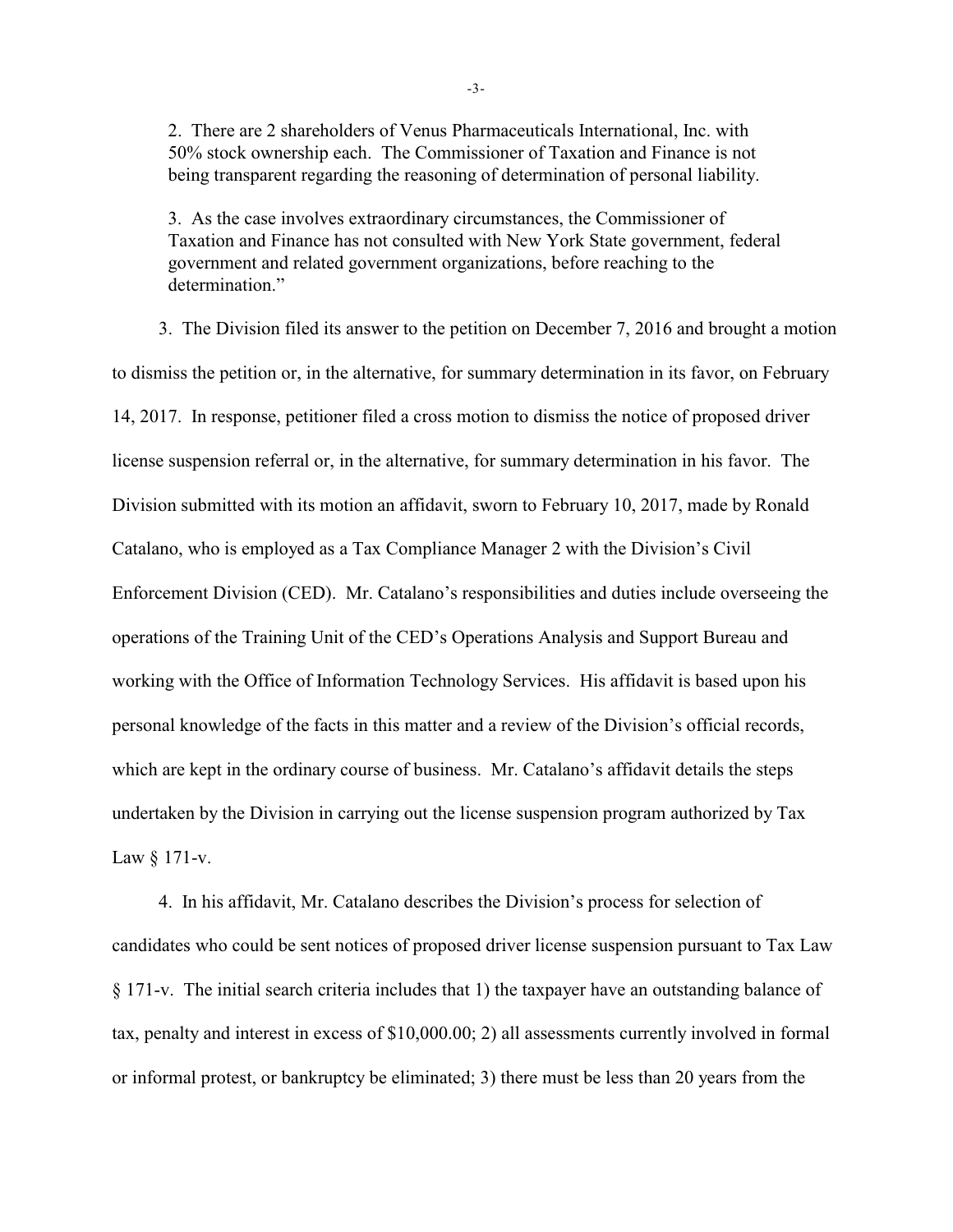issuance of the particular notice and demand; 4) the outstanding assessments not be the subject of an approved payment arrangement; and 5) deceased taxpayers are excluded. The Division searches its electronic database on a weekly basis for taxpayers who meet the above criteria.

5. Once candidates have been identified by the Division, the necessary information is sent to the Department of Motor Vehicles (DMV) to confirm that the taxpayer has a qualifying driver's license and is eligible for a notice of proposed driver's license suspension.

6. After receipt of a match from DMV, but prior to issuance of a proposed suspension notice, an additional compliance check is run by the Division to ensure that the case still meets the aforementioned criteria and is still eligible for suspension. If so, the Division issues the proposed suspension notice to the taxpayer.

7. If the taxpayer does not respond to the Division or there has been no change in his or her status, the case is electronically sent to DMV for the license to be suspended.

8. Mr. Catalano avers that based on his review of the Division's records and his knowledge of its policies and procedures, issuance of the suspension notice to petitioner was proper.

9. In support of his cross motion to dismiss the notice of proposed driver's license suspension referral or, alternatively, for summary determination in his favor, petitioner submitted his own affidavit in which he asserted that there were two shareholders of Venus Pharmaceuticals International, Inc.; that he and another individual each owned 50% of that corporation; and that each owner had equal responsibility for the collection and payment of the corporation's withholding taxes. Petitioner thus asserted that the Division's assessments against him, which consist of penalties in an amount equal to the corporation's unpaid withholding tax liabilities pursuant to Tax Law § 685 (g), are unfair. Petitioner also asserted in his affidavit that

-4-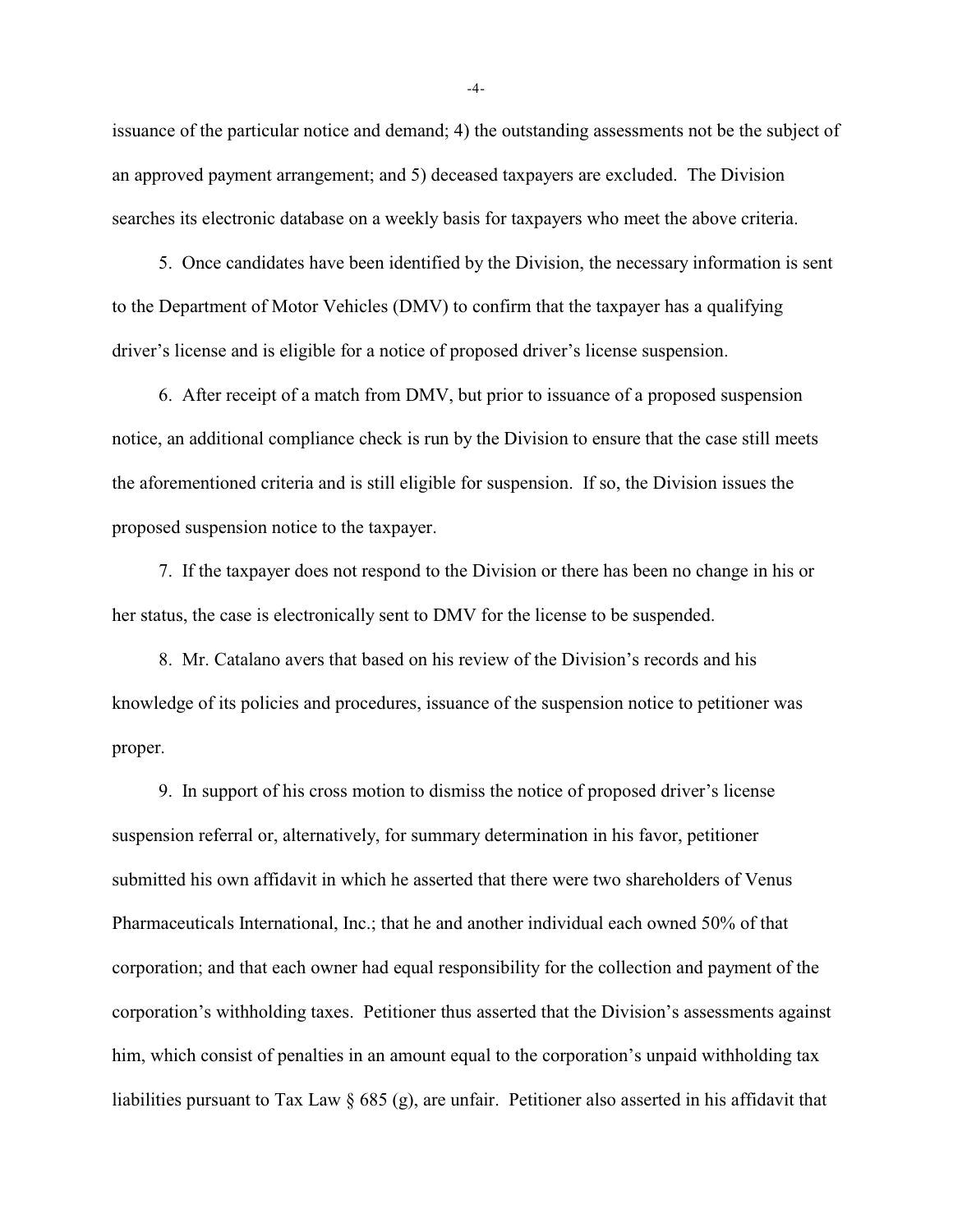"the individual to whom the notice was provided is not the taxpayer at issue" pursuant to Tax Law  $\S 171$ -v. He described the taxpayer at issue as the corporation, along with two equal shareholders.

## *THE DETERMINATION OF THE ADMINISTRATIVE LAW JUDGE*

The Administrative Law Judge first observed that the Division's motion is properly treated as one for summary determination, considering that the Division of Tax Appeals has subject matter jurisdiction in the present matter. She then noted that the Division, as the party bringing the motion, must establish that no material issues of fact exist in the case. The Administrative Law Judge found that the Division, through the evidence submitted in support of its motion, made a prima facie showing that petitioner had fixed and final outstanding tax liabilities in excess of \$10,000.00 and that it had provided petitioner with notice of the proposed license suspension referral as required. The Administrative Law Judge then reviewed the limited grounds upon which a taxpayer may challenge a driver's license suspension notice under Tax Law  $\S 171$ -v. She found that petitioner did not raise a challenge based on any of the grounds listed in that section. Accordingly, the Administrative Law Judge granted the Division's motion, denied petitioner's cross motion and denied the petition.

#### *ARGUMENTS ON EXCEPTION*

Petitioner makes the same arguments as he made before the Administrative Law Judge. Petitioner objects that the Division did not respond to his letters dated September 18, 2015 and October 3, 2015. Through those letters, petitioner explained that the tax assessments against him arose from the operation of a corporation in which he had a 50% ownership interest; that the corporation was a victim of financial fraud through false promises of funding; and that the financial losses caused by the fraud resulted in an inability by the corporation to pay its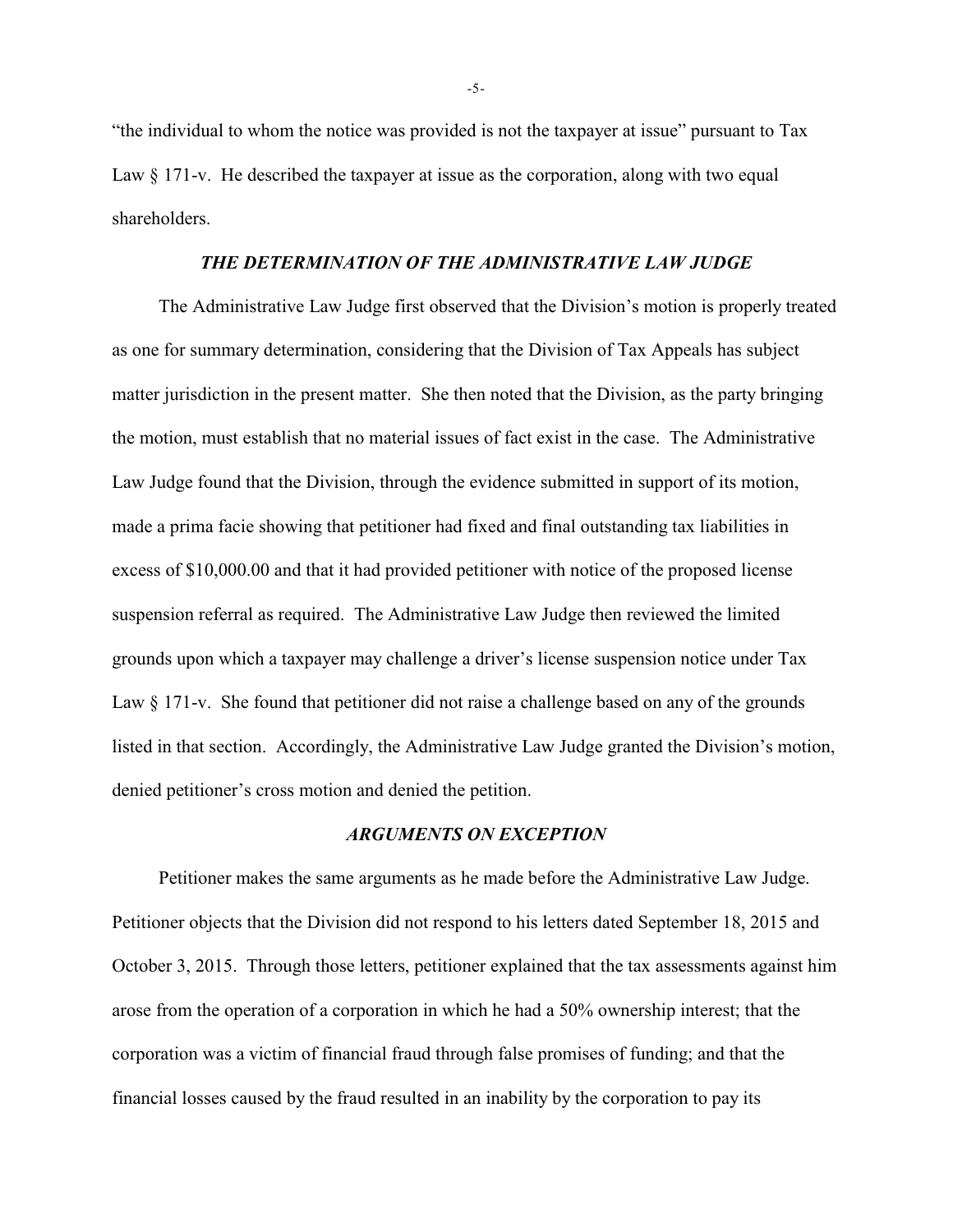withholding taxes. Petitioner contends that, under these circumstances, the suspension of his driver's license is an unreasonably harsh penalty.

Petitioner also asserts that he was one of two shareholders of the corporation and argues that it is unfair to single him out for enforcement by suspending his driver's license.

Petitioner further argues that the circumstances that have led to his liability are so extraordinary that it is unfair to proceed in the present matter without the person who committed the fraud against the corporation. Petitioner contends that this person is connected with the U.S. intelligence community and that the defrauding of the corporation is a national security matter.

Petitioner asserts that the failure to address his complaints denies him his right to due process and that, by virtue of this denial, the Division has failed to demonstrate that petitioner is the taxpayer at issue.

The Division contends that it established the threshold requirements for the suspension of petitioner's driver's license and that petitioner failed to challenge the notice of suspension on one of the permitted grounds for such a challenge as set forth in Tax Law § 171-v. The Division thus contends that its motion for summary determination was properly granted and petitioner's cross motion was properly denied.

#### *OPINION*

On the point of procedure, we agree with the Administrative Law Judge's decision to treat the motion and cross motion as one for summary determination, as there is no question that the Division of Tax Appeals has subject matter jurisdiction over the petition. A motion to dismiss would be proper where such jurisdiction is lacking.

-6-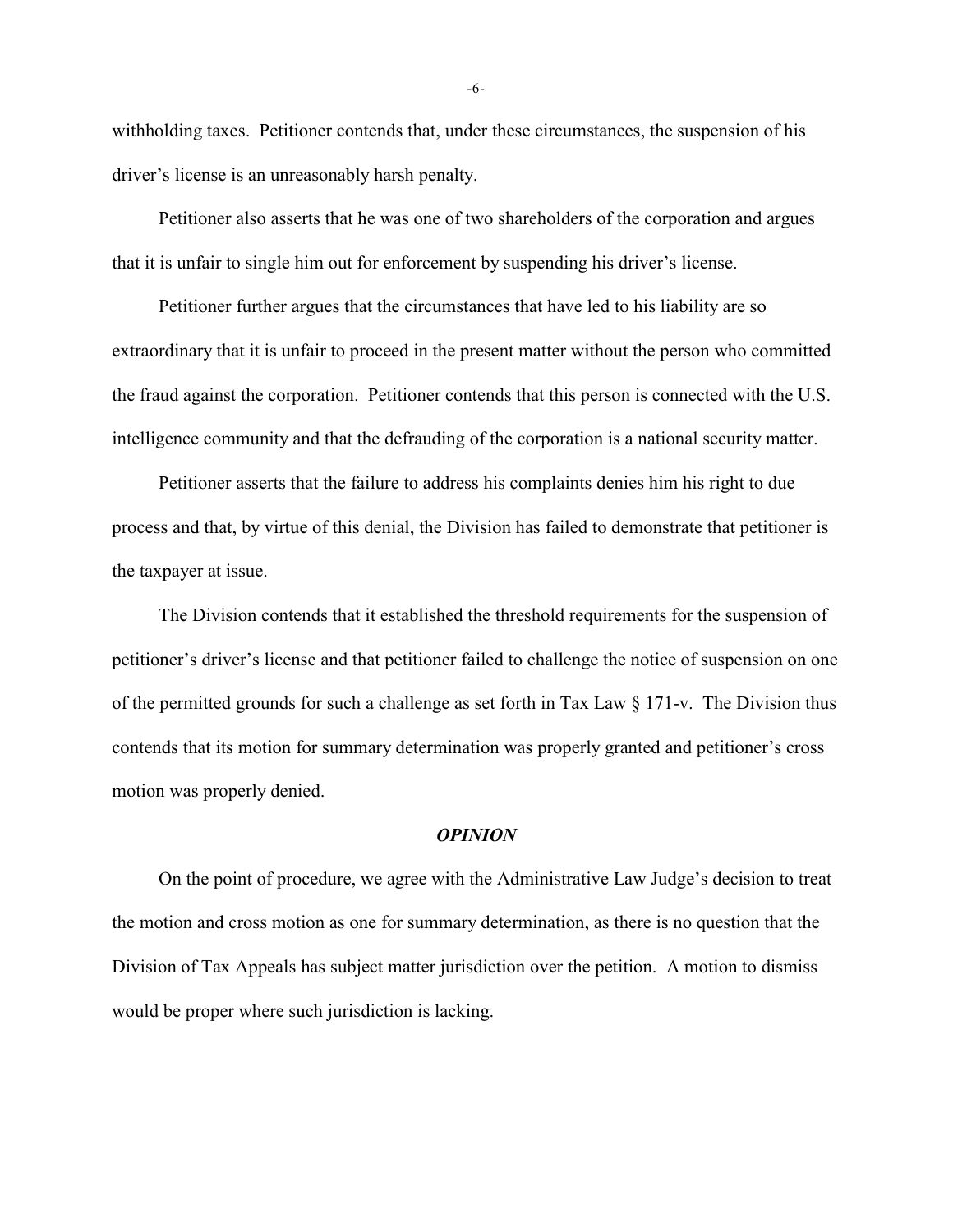A motion for summary determination "shall be granted if, upon all the papers and proof submitted, the administrative law judge finds that it has been established sufficiently that no material and triable issue of fact is presented" (20 NYCRR 3000.9 [b] [1]).

"The proponent of a summary judgment motion must make a prima facie showing of entitlement to judgment as a matter of law, tendering sufficient evidence to eliminate any material issues of fact from the case (citations omitted)" (*Winegrad v New York Univ. Med. Ctr.*, 64 NY2d 851, 853 [1985]).

In contrast, the opponent of such a motion "must . . . produce 'evidentiary proof in admissible form sufficient to require a trial of material questions of fact on which he rests his claim,' and 'mere conclusions, expressions of hope or unsubstantiated allegations or assertions are insufficient'" (*Whelan v GTE Sylvania*, 182 AD2d 446, 449 [1<sup>st</sup> Dept 1992] *citing Zuckerman v City of New York*, 49 NY2d 557, 562 [1980]).

Tax Law § 171-v (1) authorizes the suspension of driver's licenses of taxpayers with past-due tax liabilities equal to or in excess of \$10,000.00 to improve tax collection. Tax liabilities include penalties and interest (*id*.). Past-due tax liabilities means any liabilities that have become "fixed and final such that the taxpayer no longer has any right to administrative or judicial review" (*id*.).

Here, the Division's motion papers show, and petitioner does not dispute, that the penalties and interest listed in the statement of consolidated tax liabilities as subject to collection action were past-due tax liabilities in excess of \$10,000.00. Petitioner's driver's license was thus subject to suspension under Tax Law § 171-v.

Tax Law  $\S 171$ -v (3) requires the Division to notify a taxpayer that he or she is to be included in the driver's license suspension program by first class mail to the taxpayer's last

-7-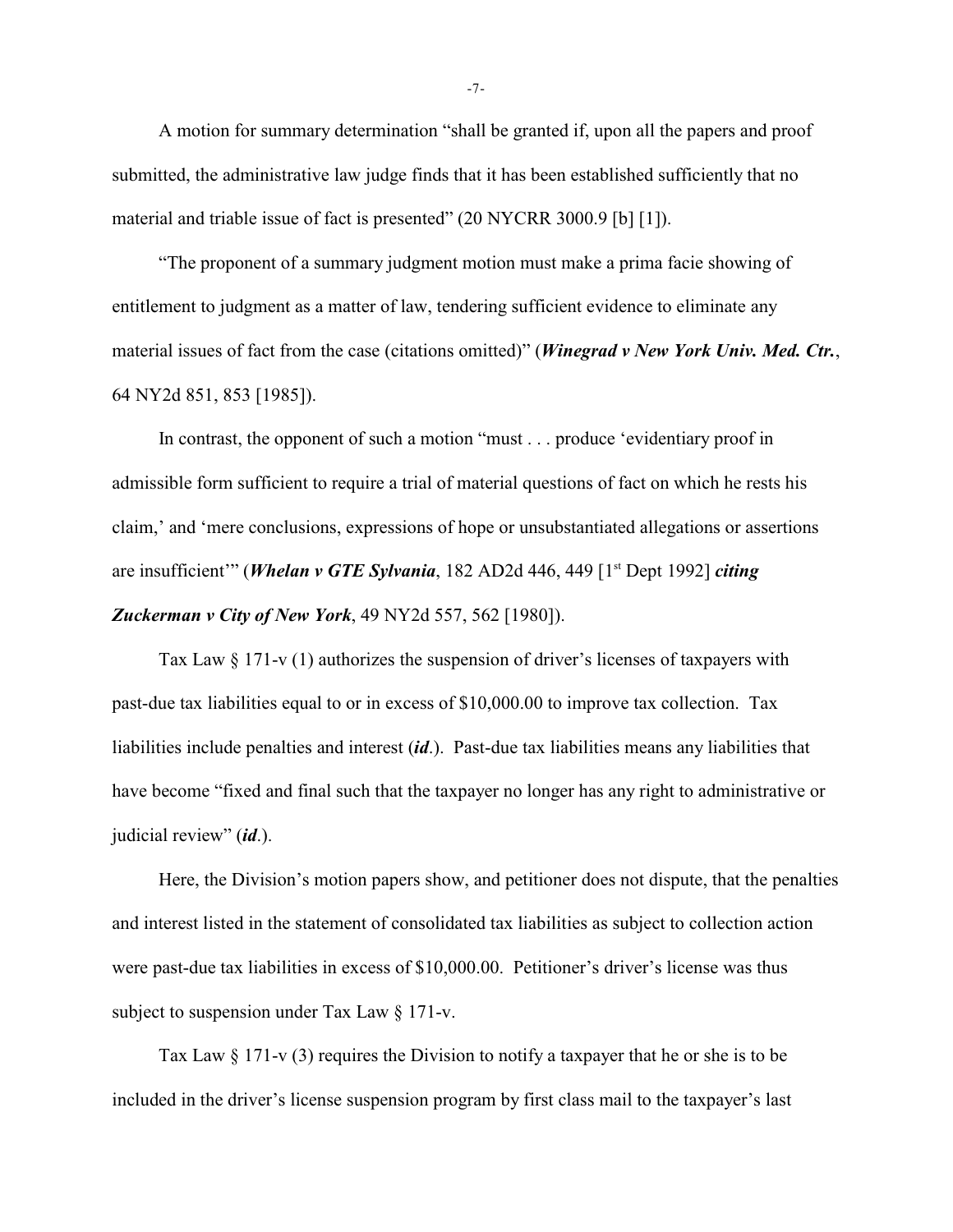known address no later than 60 days prior to the Division informing DMV of the taxpayer's inclusion. Tax Law  $\S 171-v(3)$  requires that such notification include: 1) a clear statement of the past-due tax liabilities, together with notice that the taxpayer's information will be provided to DMV 60 days after the mailing of the notice; 2) a statement that the taxpayer can avoid license suspension by paying the debt or entering into a payment agreement acceptable to the Division and information as to how a taxpayer can go about this; 3) a statement that a taxpayer can only protest the 60-day notice based upon the grounds set forth in Tax Law § 171-v (5); and 4) a statement that the suspension will remain in effect until the fixed and final liabilities are paid or the taxpayer and the Division agree to a payment arrangement (Tax Law  $\S 171$ -v [3] [a]-[d]).

Here, the suspension notice and the consolidated statement of tax liabilities attached to the Catalano affidavit submitted with the Division's motion papers show that the Division has complied with the notice requirements of Tax Law  $\S 171-v(3)$ .

Tax Law § 171-v (5) limits the grounds upon which a taxpayer may contest a notice of suspension as follows:

"Notwithstanding any other provision of law, and except as specifically provided herein, the taxpayer shall have no right to commence a court action or proceeding or to any other legal recourse against the [Division] or the department of motor vehicles regarding a notice issued by the [Division] pursuant to this section and the referral by the [Division] of any taxpayer with past-due tax liabilities to the department of motor vehicles pursuant to this section for the purpose of suspending the taxpayer's driver's license. A taxpayer may only challenge such suspension or referral on the grounds that (i) the individual to whom the notice was provided is not the taxpayer at issue; (ii) the past-due tax liabilities were satisfied; (iii) the taxpayer's wages are being garnished by the department for the payment of the past-due tax liabilities at issue or for past-due child support or combined child and spousal support arrears; (iv) the taxpayer's wages are being garnished for the payment of past-due child support or combined child and spousal support arrears pursuant to an income execution issued pursuant to section five thousand two hundred forty-one of the civil practice law and rules; (v) the taxpayer's driver's license is a commercial driver's license as defined in section five hundred one-a of the vehicle and traffic law; or (vi) the department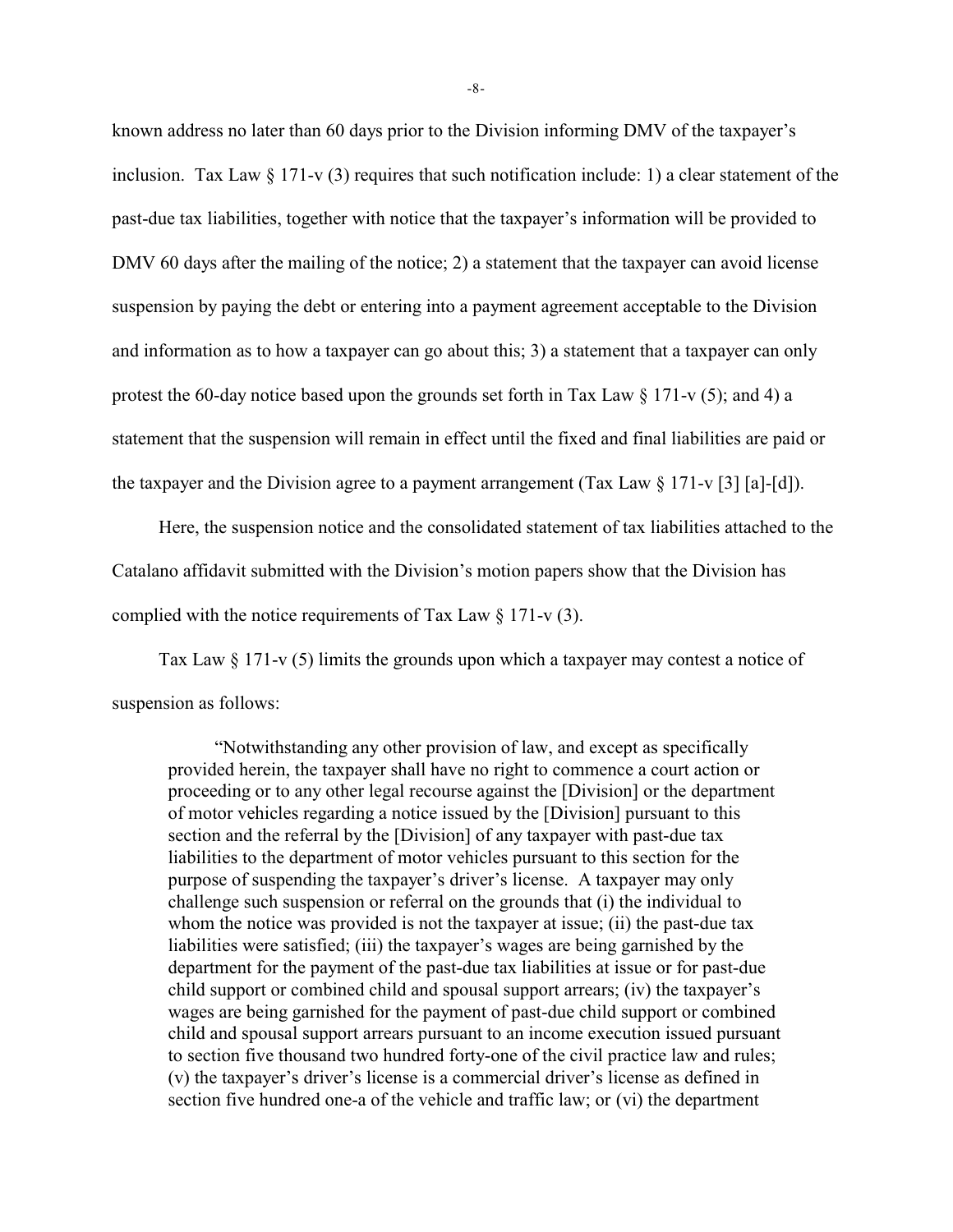incorrectly found that the taxpayer has failed to comply with the terms of a payment arrangement made with the commissioner more than once within a twelve month period for the purposes of subdivision three of this section."

As noted, petitioner claims that he is "not the taxpayer at issue" and thus frames his objection as a permissible ground upon which to contest the proposed license suspension. As the Administrative Law Judge observed, however, petitioner does not claim that this is a case of mistaken identity. Rather, petitioner claims that the corporation and the other 50% shareholder are also responsible for the underlying liability. Petitioner also contends that it is inappropriate for the Division to suspend his driver's license without also considering the facts and circumstances surrounding the asserted criminal fraud perpetrated on the corporation, one apparent consequence of which was unpaid withholding taxes. Given these arguments, it is clear, as the Administrative Law Judge determined, that petitioner is actually arguing against the legal and equitable merits of the unpaid assessments that are the basis of the proposed driver's license suspension. Petitioner's objections to the proposed suspension notice thus do not fall within any of the specified permissible grounds to contest such a notice. Hence, the Division's motion for summary determination must be granted.

We note that we lack authority to consider the merits of the unpaid assessments against petitioner. The Division has made a prima facie showing that the past-due tax liabilities that are the basis of the proposed license suspension are "fixed and final such that the taxpayer no longer has any right to administrative or judicial review" (Tax Law § 171-v [1]). In other words, petitioner's time to petition for a prepayment hearing in the Division of Tax Appeals on the merits of the assessments has expired (*see* Tax Law § 689 [b]).

Even if we could consider the merits of the assessments, we agree with the Administrative Law Judge that petitioner's case appears to lack merit. As noted, petitioner does not dispute that

-9-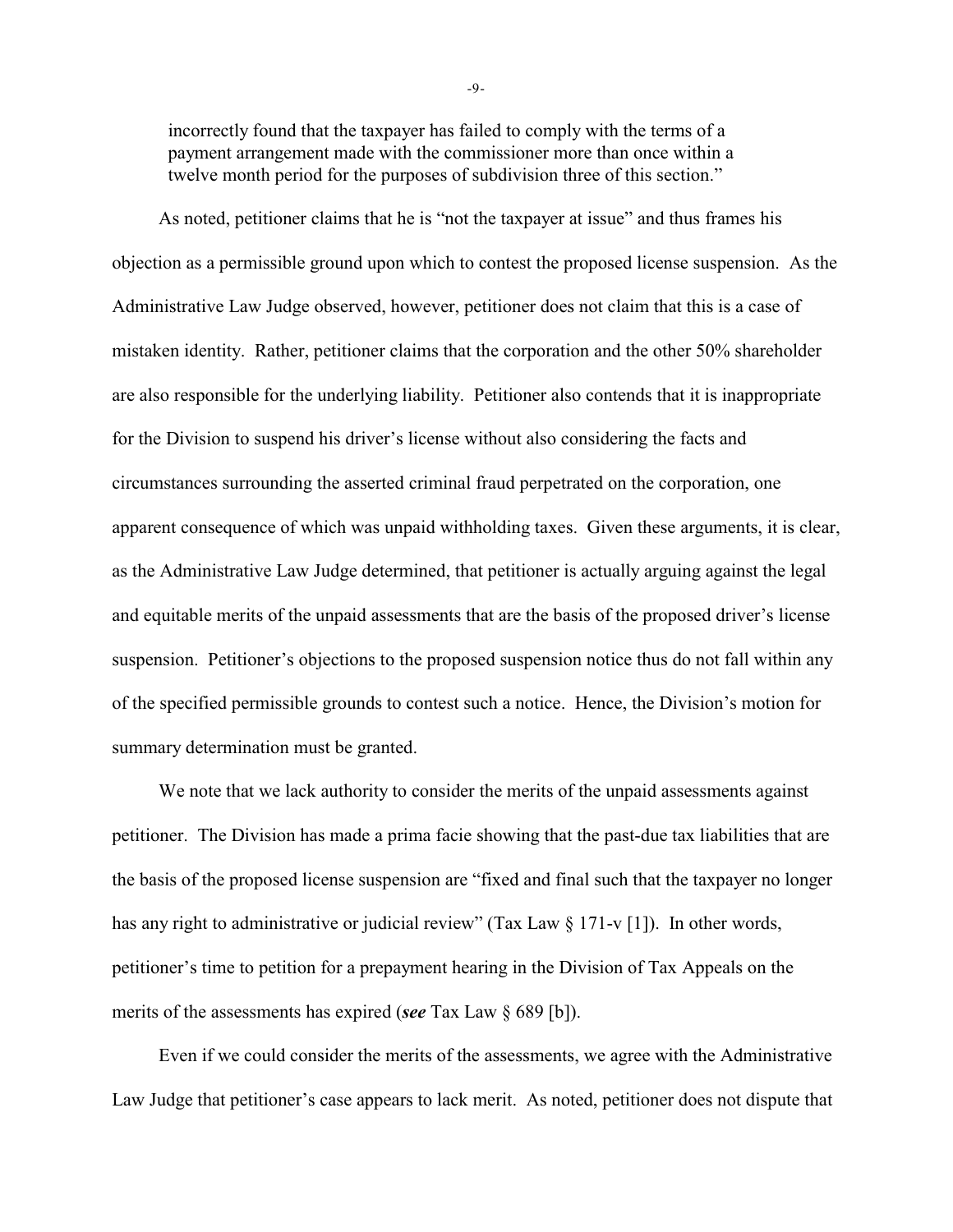he was personally responsible for the corporation's withholding taxes, but contends that another officer of the corporation is equally responsible. This is not a defense to petitioner's liability, however, as persons responsible for the collection and payment of an entity's withholding taxes are jointly and severally liable (*see* Tax Law § 685 [g]; *Matter of Hopwood*, Tax Appeals Tribunal, February 9, 2017). That the corporation may have been defrauded by a false promise to provide it funding is also not a defense to responsible officer liability. This is because economic problems are generally not an excuse for a business's failure to pay withholding taxes, even where such problems occur through no fault of the business or its officers (*see Matter of Anzilotti*, Tax Appeals Tribunal, February 22, 1996 [business failed to pay withholding taxes because its principal client was late with its payment]; *Matter of Byram*, Tax Appeals Tribunal, August 11, 1994 [not-for-profit hospital failed to pay withholding taxes because of inadequate Medicare and Medicaid reimbursement rates]).

We find no basis in the record to support petitioner's generic claim that he was denied due process in connection with this matter. Petitioner had the opportunity to contest the assessments themselves, but did not do so. Petitioner's protest of the suspension notice in the present matter has been considered and found wanting. We note also that we have determined that Tax Law § 171-v as applied in other cases met constitutional due process requirements (*see Matter of Jacobi*, Tax Appeals Tribunal, March 8, 2018; *Matter of Jacobi*, Tax Appeals Tribunal, May 12, 2016, *confirmed* 156 AD3d 1154 [3d Dept 2017], *lv denied* 31 NY3d 1061 [2018]; *Matter of Balkin*, Tax Appeals Tribunal, February 10, 2016).

Finally, we note that petitioner submitted some documents with his letter reply brief on exception. Such documents were not included in the record before the Administrative Law Judge. Our position on the submission of evidence on exception may be summarized as follows:

-10-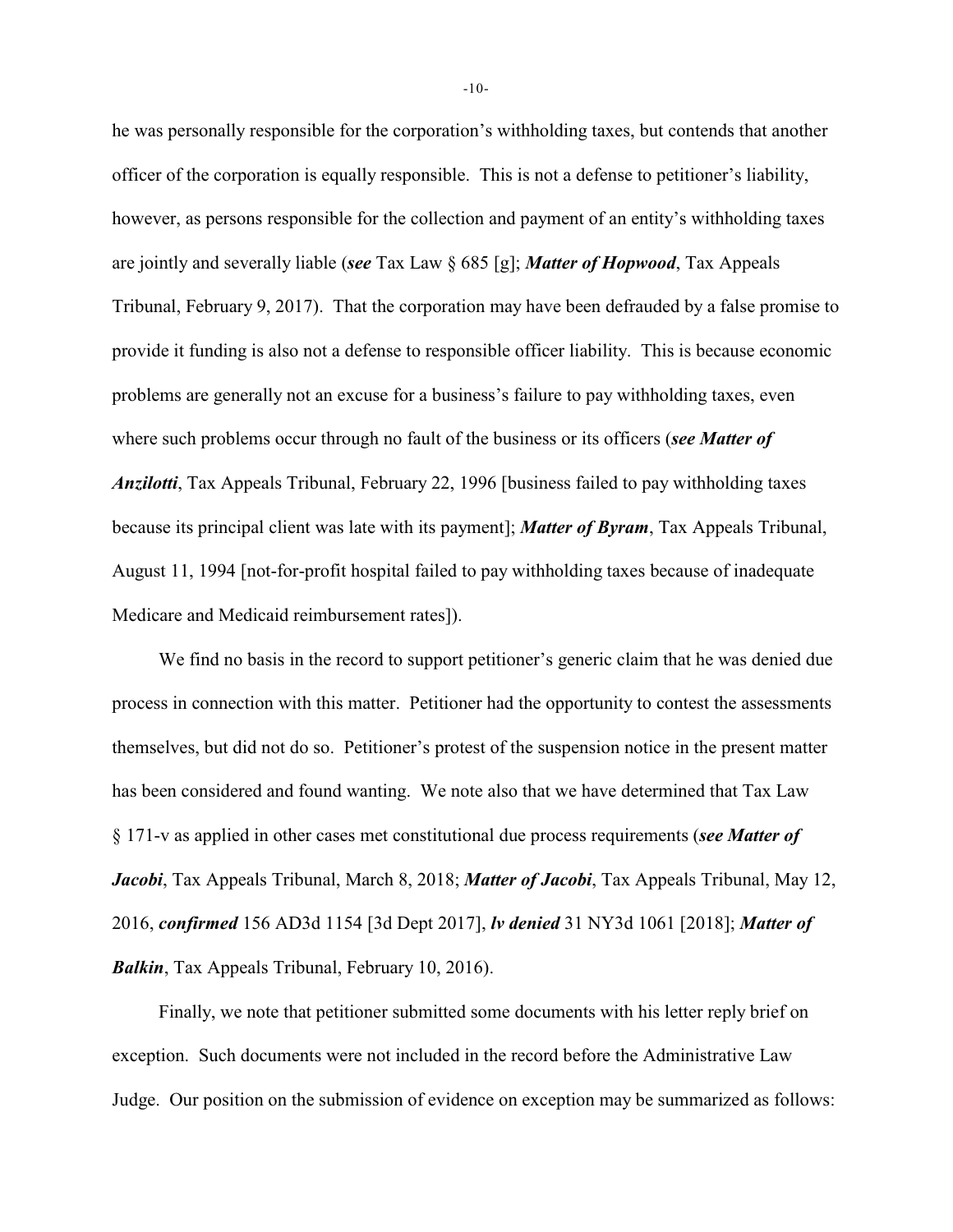"'We have held that a fair and efficient hearing process must be defined and final, and that the acceptance of evidence after the record is closed is not conducive to that end and does not provide an opportunity for the adversary to question the evidence on the record [citations omitted]' (*Matter of Ippolito*, Tax Appeals Tribunal, August 23, 2012, *confirmed* 116 AD3d 1176 [3d Dept 2014]). Accordingly, we reaffirm our longstanding policy against considering evidence that was not made part of the record below (*see Matter of Schoonover*, Tax Appeals Tribunal, August 15, 1991)" (*Matter of Shi Ying Tan*, Tax Appeals Tribunal, October 16, 2014).

We thus do not accept into the record the documents submitted with petitioner's letter

reply brief and have not considered such documents in the rendering of this decision.

Accordingly, it is ORDERED, ADJUDGED and DECREED that:

- 1. The exception of Survir S. Salaria is denied;
- 2. The determination of the Administrative Law Judge is affirmed;
- 3. The petition of Survir S. Salaria is denied; and
- 4. The notice of proposed driver's license suspension referral, dated August 27, 2015, is

sustained.